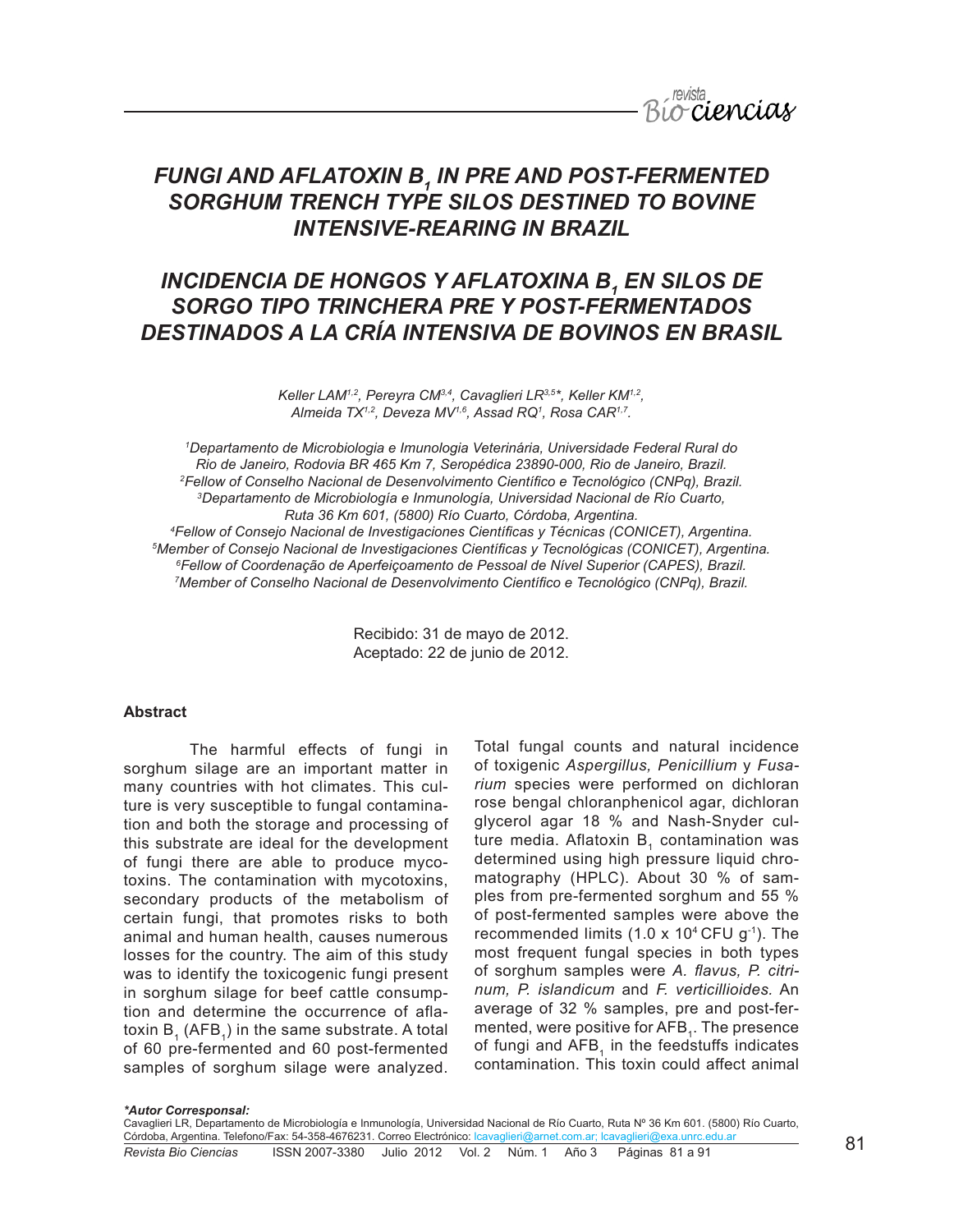

productivity and health. This fact requires periodic monitoring to prevent the occurrence of mycotoxicosis in animal production.

**Key words:** aflatoxin B<sub>1</sub>, bovine intensiverearing, fungi, silage.

# **Resumen**

Los efectos nocivos de la contaminación fúngica en ensilaje de sorgo son de importancia en países de clima cálido. Las condiciones de almacenamiento y procesamiento de este sustrato son ideales para el desarrollo de hongos capaces de producir toxinas. La presencia de micotoxinas, productos del metabolismo secundario de ciertos hongos, causan numerosas pérdidas económicas en el país y promueven riesgos para la salud humana y animal. El objetivo de este estudio fue identificar hongos toxicogénicos en ensilaje de sorgo destinado a la cría intensiva de ganado bovino y determinar la presencia de aflatoxina B, (AFB<sub>1</sub>) en el mismo. Fueron analizadas sesenta muestras de ensilaje pre-fermentado y 60 post-fermentado. El aislamiento de hongos se realizó a través del método de diseminación en superficie en los medios de cultivo diclorán rosa de bengala cloranfenicol, diclorán glicerol 18 % y agar Nash-Snyder. Los aislados de los géneros *Aspergillus, Penicillium* y *Fusarium* fueron identificados a nivel de especie. La determinación de AFB<sub>1</sub> fue realizada por cromatografía de alta eficiencia. Alrededor del 30 % de muestras pre-fermentadas de ensilaje y 55 % pos-fermentadas mostraron recuentos fúngicos por encima de los límites permitidos (1 x 104 UFC g-1). Las especies fúngicas más frecuentes en ambos tipos de muestras fueron *A. flavus, P. citrinum, P. islandicum* y *F. verticillioides*. En promedio, el 32 % de las muestras pre y post-fermentadas fueron positivas para la incidencia de aflatoxina B<sub>1</sub>. La presencia de hongos y aflatoxina B<sub>1</sub> en los alimentos destinados a animales demuestra la contaminación. Esta toxina puede afectar la productividad y la salud del animal por lo que este hecho requiere un monitoreo periódico para

prevenir la incidencia de hongos toxicogénicos y micotoxinas en la producción animal.

**Palabras clave:** aflatoxina B<sub>1</sub>, cría intensiva de bovinos, ensilaje de sorgo, hongos.

#### **Introduction**

Worldwide, the sorghum (*Sorghum bicolor*) is considered the fifth most important crop among the cereals. Silage is a fodder preservation technique achieved through spontaneous lactic acid fermentation under anaerobic conditions. The soluble carbohydrates of the forage are fermented by epiphytic lactic acid bacteria (LAB) producing lactic acid and smaller amounts of acetic acid. In such environment, pH descends to a level in which growth of spoilage microorganisms (including most fungi) is inhibited (Gonzalez Pereyra *et al.,* 2007). Poor management during silage processing or storage can result in oxygen ingress into the silo, causing excessive moisture or dryness, condensation, heating, leakage of rainwater and insect infestation of the silo, leading to undesirable growth of microaerobic acid-tolerant fungi, which may lead to mycotoxins production in this substrate (Dos Santos *et al*., 2003).

Aflatoxins (AFs) are a group of naturally occurring mycotoxins produced by *Aspergillus* fungi, especially *A. flavus* and *A.*  parasiticus. Aflatoxin B<sub>1</sub> (AFB<sub>1</sub>) has a high carcinogenic potential, especially in liver tissue, and possess an acute toxicity at high concentrations (Khanafari *et al*., 2007). Food contamination with AFs is a global problem, especially in developing countries due to their detrimental impact on human and animal health, which include carcinogenic, mutagenic, teratogenic and immunosuppressive effects (Murthy *et al.*, 2005;). In addition to mycotoxins adverse effects on animals, there is also public health concern over the potential transfer of mycotoxins residues to animal-derived food products, such as meat or milk (Hollinger *et al.*, 1999).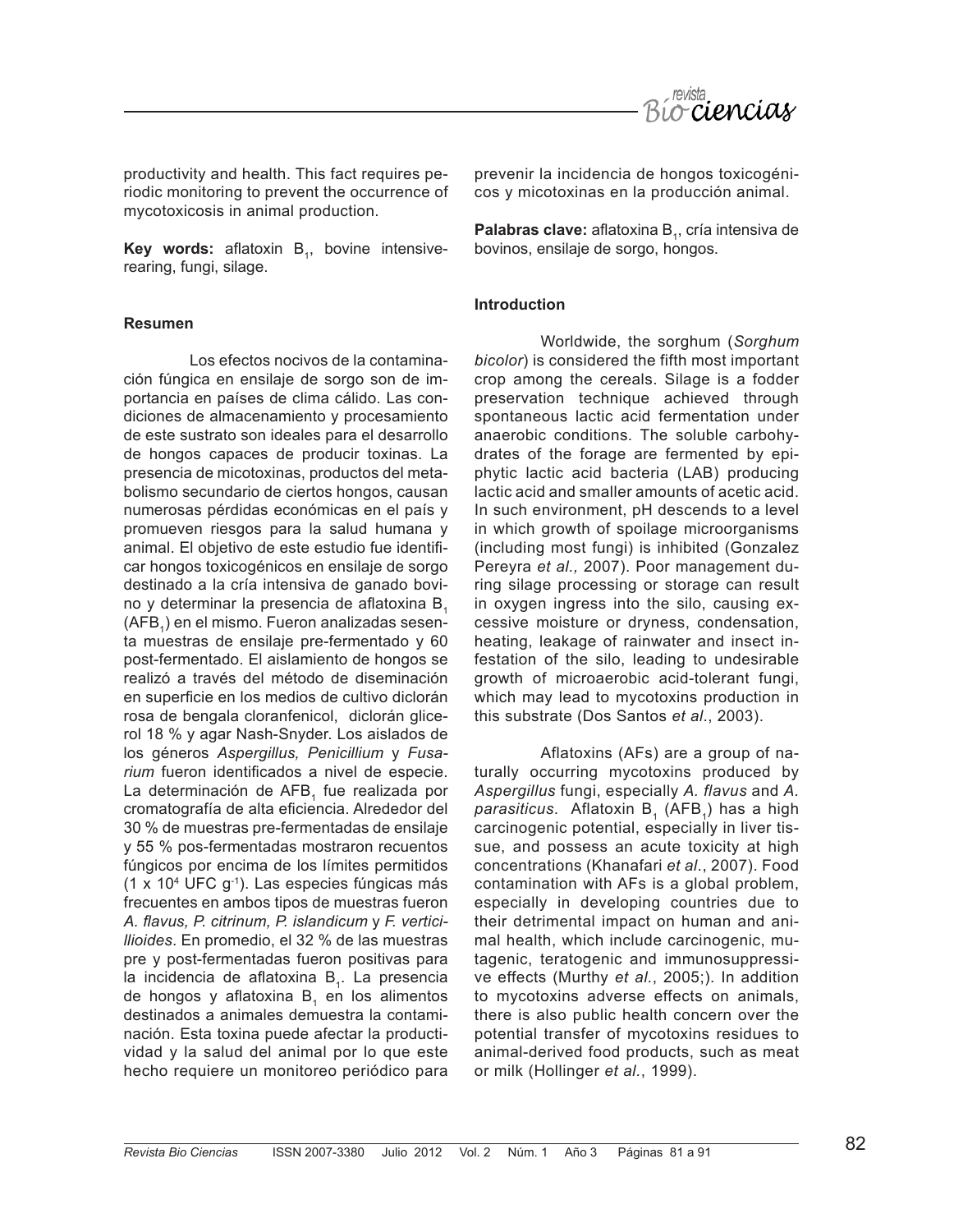

In Brazil, sorghum showed significant improvement from the 70's, with major expansion in the southern, midwest and southeast mainly, which represent about 90 % of grain sorghum cultivated in Brazil (EMBRAPA, 2009). The cultivated area for silage production, about 160 thousand hectares, is mainly concentrated in the southeast and south (Awika and Rooney, 2004). While grain sorghum is mainly destined to poultry and swine production, sorghum silage and forage grazing are increasingly used for beef and dairy herds (Melo, 2004). In addition, the meat agribusiness has interested in rise the consumption of sorghum in diets for monogastric animals in order to develop their production. The prevalent environmental conditions in Brazil, together with inadequate feed storage provide suitable conditions for fungal development. Although several studies on silage mycotoxins have published worldwide, there is no available data on exposure levels of *Aspergillus* mycotoxins from silage in our country.

Since of the scarcity of information, the aims of the present study were: i) to determine the toxicogenic fungi present in pre and post-fermented sorghum silage, ii) to evaluate the occurrence of AFB<sub>1</sub> in this substrate.

#### **Material and Methods**

#### **Sampling**

A total of 24 silos of forage sorghum (*S. bicolor*) (12 pre-fermented silo and 12 post-fermented silo) were sampled between June and October 2007 and a further set between February and May 2008. Those silos were located on bovine intensiverearing (feed-lot) farms in São Paulo State, Brazil. Silage samples (n = 60) from pre and 60 samples from post-fermented silos used to fed beef cattle in Brazil were collected. To ensure a correct sampling, each silo had a linear imaginary division in its length into three equal parts from which primary samples (3 kg) from the upper layer (UL), lower layer (IL), two laterals layer (LL) and central layer (CL) (equidistant at 1.5 m each other) were collected during feed out. Therefore, five points per silo were sampled, obtaining 1 kg of composed samples which were homogenized and quartered to obtain a single laboratory sample. Pre-fermented samples were collected immediately after compaction before the silo closure. Sampling was suspended during the anaerobiosis formation period and reinitiated after compaction period (post-fermentation) 90 days later.

Silos were constructed on the bare ground or over a concrete platform and enclosed with a polystyrene cover. Removal of material for animal feeding was made either by shovelling or using a cutting machine. All of the silages were produced similarly and microbial inoculants were not added. Samples were properly packed in bags and immediately sent to the laboratory. Samples were immediately processed for physical and mycological analyses and kept at -4 °C until mycotoxins analysis.

#### **Physical properties of samples**

The pH and dry matter percentage for 100 g of each sample were determined according to Ohyama *et al.* (1975).

#### **Mycological analysis**

The quantitative enumeration of fungi as colony-forming units per gram of food (CFU  $g^{-1}$ ) was performed using the surface-spread method described by Pitt and Hocking (1997). 10 g of each sample were homogenized in 90 mL distilled water solution for 30 min in an orbital shaker. Serial dilutions (10 $^{-2}$  to 10 $^{-5}$ ) were made and 0.1 mL aliquots were inoculated in duplicates onto the media dichloran rose bengal chloranphenicol agar (DRBC) for estimating total culturable fungi (Abarca *et al*., 1994) and dichloran 18 % glycerol agar (DG18) that favors xerophilic fungi development. The plates were incubated at 25 ºC for 5-7 days. All samples were also inoculated onto Nash and Snyder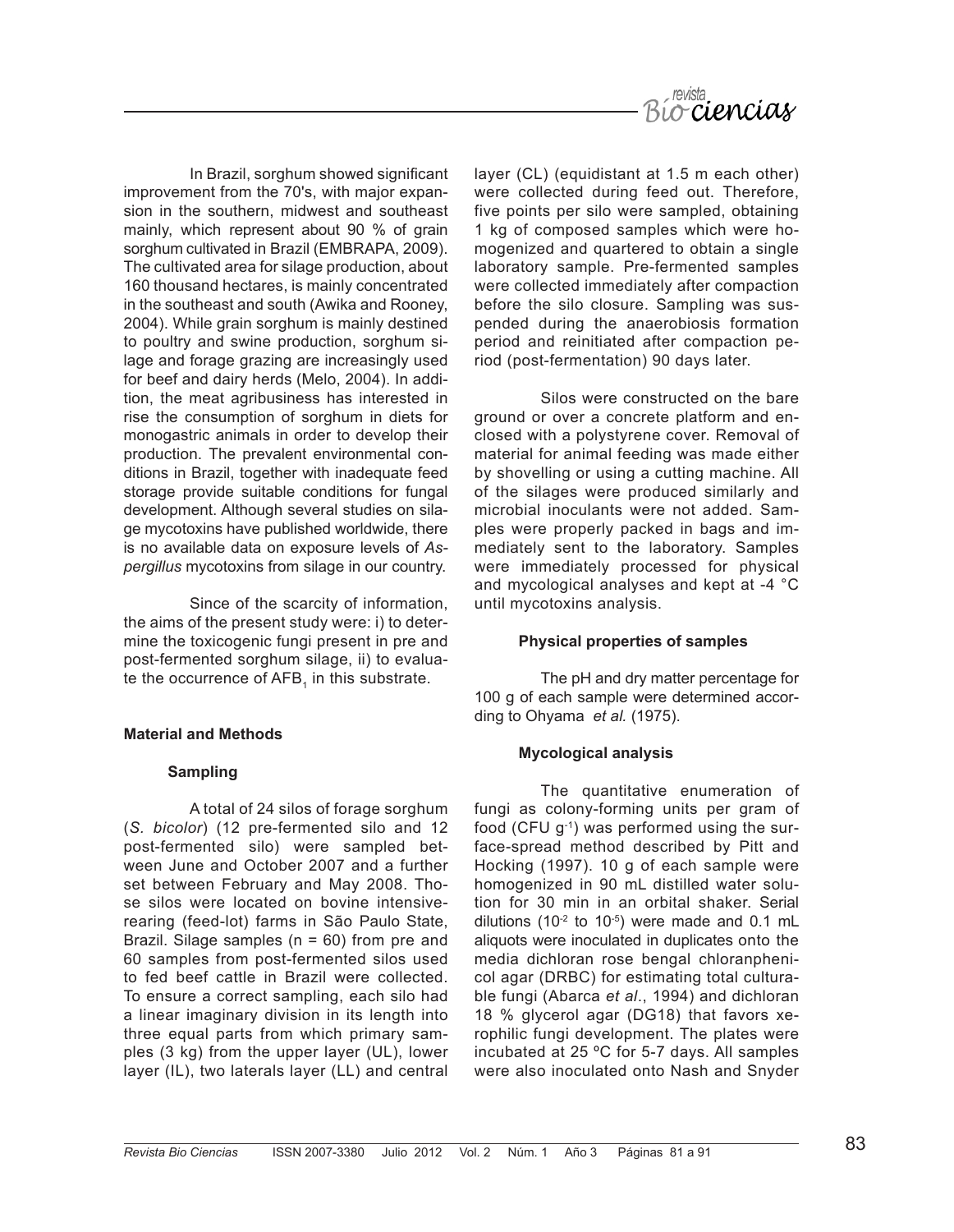

agar (NSA) to enumerate *Fusarium* species (Nelson *et al*., 1983). Nash-Snyder plates were incubated at 24 °C for 7 days under a 12 h cold white/12 h black fluorescent light photoperiod. Only plates containing 10-100 colonies were used for counting, with results expressed as colony forming units (CFU) per gram of sample. On the last day of incubation, individual CFU g<sup>-1</sup> counts for each colony type considered to be different were recorded. Colonies representative of *Aspergillus* and *Penicillium* were transferred for sub-culturing to tubes containing malt extract agar (MEA) whereas *Fusarium* spp were transferred for sub-culturing to plates containing carnation leaf agar (CLA). Fungal species were identified according to several keys (Klich, 2002; Nelson *et al*., 1983; and Samson *et al.*, 2000). The results were expressed as isolation frequency (% of samples in which each genera was present) and relative density (% of isolation of each species among the same genera).

# **Aflatoxin B, determination**

The extraction of  $AFB<sub>1</sub>$  was evaluated according to methodology described by Soares and Rodrigues-Amaya (Soares and

Rodrigues-Amaya, 1989). Quantitative evaluation was made using high performance liquid chromatography (HPLC). The detection limit of the techniques for AFB<sub>1</sub> was 1.0 µg kg<sup>-1</sup>.

#### **Statistical analyses**

Statistical analysis of data was by the general linear models model (MLGM). Fungal counts were transformed to  $log<sup>10</sup>$  (x + 1). Means were compared using Duncan test. Means obtained from CFU g-1 mycotoxin analyses were compared using Fisher's protected LSD test. The analysis was conducted using PROC GLM in SAS (SAS, 1997).

# **Results and Discussion**

# **Chemical and physical properties of samples**

Table 1 shows the physical properties of the sorghum samples. The pH mean levels ranged from 6.0 to 6.5 in pre fermented sorghum. While the values of pH, from post fermented silage were from 4.0 to 4.5. In both types of samples, dry matter values were from 38 to 42 %.

| ral layer of silo.       |                   |               |                                  |               |
|--------------------------|-------------------|---------------|----------------------------------|---------------|
|                          | рH<br>Mean $±$ SD |               | Dry matter $(\%)$<br>Mean $±$ SD |               |
| <b>Silage</b><br>section |                   |               |                                  |               |
|                          | А                 | B             | A                                | B             |
| UL                       | $6.5 \pm 0.8$     | $4.5 \pm 0.9$ | $42 \pm 0.1$                     | $38 \pm 0.12$ |
| CL                       | $6.0 \pm 1.1$     | $4.0 \pm 1.0$ | $40 \pm 0.1$                     | $40 \pm 0.10$ |
| IL                       | $6.0 \pm 0.7$     | $4.0 \pm 1.6$ | $38 \pm 0.1$                     | $38 \pm 0.07$ |
| LL                       | $6.0 \pm 0.3$     | $4.0 \pm 1.7$ | $39 \pm 0.1$                     | $42 \pm 0.12$ |

| Table 1.                                                         |  |  |  |  |  |  |  |  |
|------------------------------------------------------------------|--|--|--|--|--|--|--|--|
| Physical properties from pre and post-fermented sorghum in seve- |  |  |  |  |  |  |  |  |
| ral laver of silo.                                               |  |  |  |  |  |  |  |  |

SD: standard deviation; A: pre fermented silage B: post fermented silage UL: upper layer, CL: central layer, IL: lower layer, LL: lateral layer.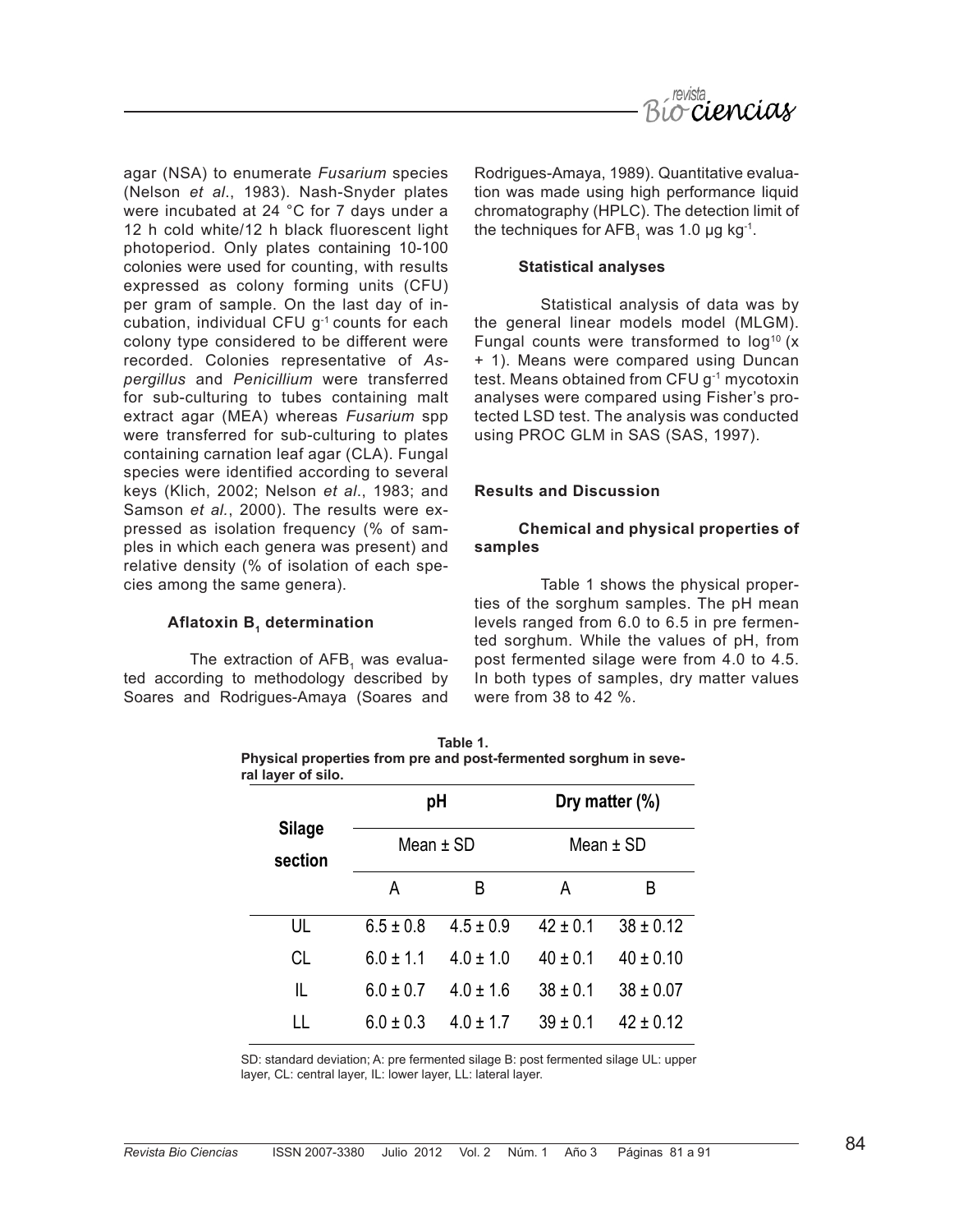

# **Mycological survey**

Table 2 shows the fungal counts from pre and post-fermented sorghum in different culture media. Total fungal count analyses from prefermented showed that values ranging from  $1 \times 10^2$ (LL) to 4 x 10<sup>4</sup> (CL) CFU g<sup>-1</sup> and 1 x 10<sup>2</sup> (UL) to 4.4 x 104 (UL) CFU g-1 in DRBC and DG18, respectively. The lowest count was observed in the lower layer  $(1.2 \times 10^2 \text{ CFU g}^{-1})$ , while the higher count was observed in the upper layer (1.4  $\times$  10 $^{\circ}$  CFU g<sup>-1</sup>). 29 and 55 % of pre and post-fermented samples, respectively, were above recommended levels. It was noted that 20 and 12 % of pre and post-fermented sorghum samples, respectively, had counts below 1 x 10<sup>2</sup> CFU  $q^{-1}$  in NSA (data not shown).

|                   |           | Fungal counts (CFU g <sup>-1</sup> ) from pre and post-fermented sorghum samples in DRBC and DG18 culture media. | Table 2.                                        |   |               |
|-------------------|-----------|------------------------------------------------------------------------------------------------------------------|-------------------------------------------------|---|---------------|
|                   |           | Contaminated                                                                                                     |                                                 |   |               |
| <b>Samples</b>    | Levels    | Mean ± SD and Range<br><b>Culture media</b>                                                                      |                                                 |   | samples (%)   |
|                   | of silo   |                                                                                                                  |                                                 |   | over GMP      |
|                   |           | <b>DRBC</b>                                                                                                      | <b>DG18</b>                                     |   | (2008) limits |
| Pre<br>fermented  | UL        | $3.2 \times 10^3 \pm 1.8 \times 10^{3}$ <sup>a</sup>                                                             | $1.5 \times 10^3 \pm 1.9 \times 10^3$           |   | 29            |
|                   |           | $(3.1 \times 10^2 \text{ to } 6.1 \times 10^3)$                                                                  | $(1.0 \times 10^2 \text{ to } 4.4 \times 10^4)$ |   |               |
|                   | IL        | $2.9 \times 10^{3}$ ± 6.7 x 10 <sup>3 ab</sup>                                                                   | $7.2 \times 10^2 \pm 1.0 \times 10^3$           |   |               |
|                   |           | $(2.2 \times 10^2 \text{ to } 3.3 \times 10^4)$                                                                  | $(1.2 \times 10^2 \text{ to } 4.3 \times 10^4)$ |   |               |
|                   | LL        | $1.4 \times 10^{3}$ ± 1.3 x 10 <sup>3 ab</sup>                                                                   | $2.7 \times 10^3$ + 8.6 x 10 <sup>4</sup>       | a |               |
|                   |           | $(1.0 \times 10^2 \text{ to } 3.1 \times 10^4)$                                                                  | $(1.0 \times 10^2 \text{ to } 4.1 \times 10^5)$ |   |               |
|                   | <b>CL</b> | $3.6 \times 10^{3}$ ± 7.2 x 10 <sup>3 ab</sup>                                                                   | $1.3 \times 10^3 \pm 1.2 \times 10^3$           |   |               |
|                   |           | $(1.3 \times 10^2 \text{ to } 4.0 \times 10^4)$                                                                  | $(1.2 \times 10^2 \text{ to } 4.0 \times 10^4)$ |   |               |
| Post<br>fermented | UL        | $8.3 \times 10^{4} \pm 3.8 \times 10^{4}$                                                                        | $2.4 \times 10^4 \pm 3.7 \times 10^4$           |   |               |
|                   |           | $(1.2 \times 10^3 \text{ to } 1.4 \times 10^6)$                                                                  | $(1.0 \times 10^3 \text{ to } 3.1 \times 10^4)$ |   | 55            |
|                   | IL        | $2.2 \times 10^4 \pm 4.1 \times 10^{4}$                                                                          | $3.4 \times 10^4 \pm 6.5 \times 10^5$           |   |               |
|                   |           | $(1.2 \times 10^2 \text{ to } 1.3 \times 10^5)$                                                                  | $(1.2 \times 10^3 \text{ to } 6.1 \times 10^5)$ |   |               |
|                   | LL        | $1.3 \times 10^{4} \pm 1.4 \times 10^{4}$ bc                                                                     | $1.4 \times 10^4 \pm 2.5 \times 10^4$           | b |               |
|                   |           | $(1.0 \times 10^3 \text{ to } 1.0 \times 10^5)$                                                                  | $(7.2 \times 10^3 \text{ to } 7.1 \times 10^4)$ |   |               |
|                   | <b>CL</b> | $1.3 \times 10^{4} \pm 3.5 \times 10^{4}$ bc                                                                     | $1.8 \times 10^4 \pm 3.1 \times 10^4$           |   |               |
|                   |           | $(2.0 \times 10^2 \text{ to } 4.3 \times 10^5)$                                                                  | $(1.0 \times 10^3 \text{ to } 1.1 \times 10^5)$ |   |               |

Mean values of counts  $\pm$  standard deviation (SD). Minor and major values count. Detection limit: 1x 10<sup>2</sup> CFU g<sup>-1</sup>. Maximum recommended level: 1 x 10<sup>4</sup> CFU g<sup>-1</sup> (GMP, 2008). DRBC: dichloran rose bengal chloranphenicol. DG18: dichloran glycerol 18 %. Letters in common are not significantly different according to Fisher's protected LSD test (p<0.0001). Fungal counts (CFU g-1) obtained from each culture media at each kind of samples were statistically analyzed separately. UL: upper layer, CL: central layer, IL: lower layer, LL: lateral layer.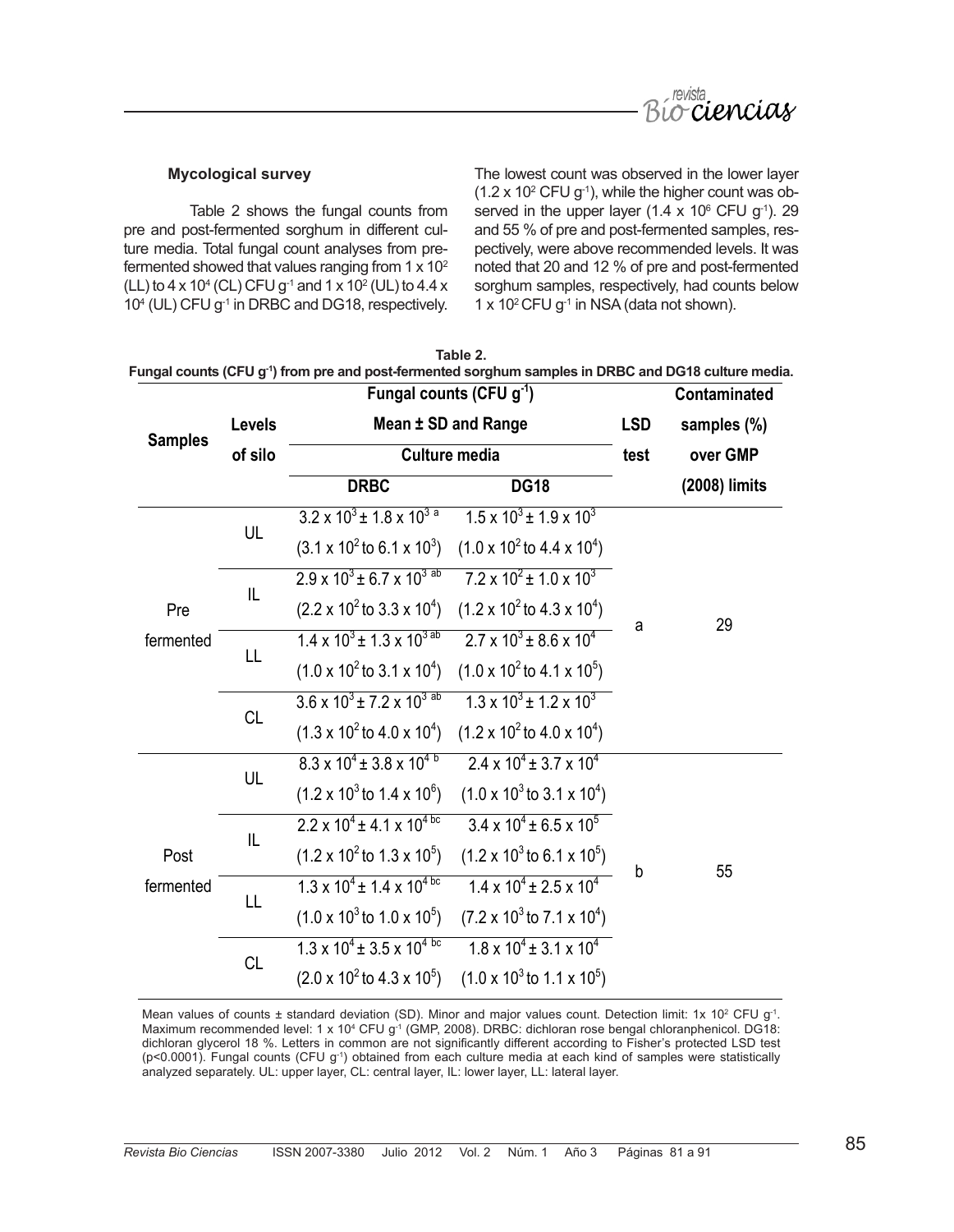

Figure 1 shows the isolation frequency (%) of different fungal genera from pre and post-fermented sorghum samples. Yeasts and seven different genera of filamentous fungi were isolated. *Aspergillus* spp was the most frequent in both types of silage, followed by *Cladosporium* spp and *Penicillium* spp in prefermented and post-fermented samples. Figure 2 shows relative density of each *Aspergi-* *llus*, *Penicillium* and *Fusarium* species isolated from pre and post-fermented samples. *Fusarium verticillioides* (100 %) and was the only specie isolated of *Fusarium* genera in both types of silage. *Aspergillus flavus* was most predominant in pre (80 %) and post (70 %) fermented samples. *Penicillium citrinum* (75 %) was most predominant specie isolated of *Penicillium* genera in both types of silage.





**and post-fermented sorghum samples.**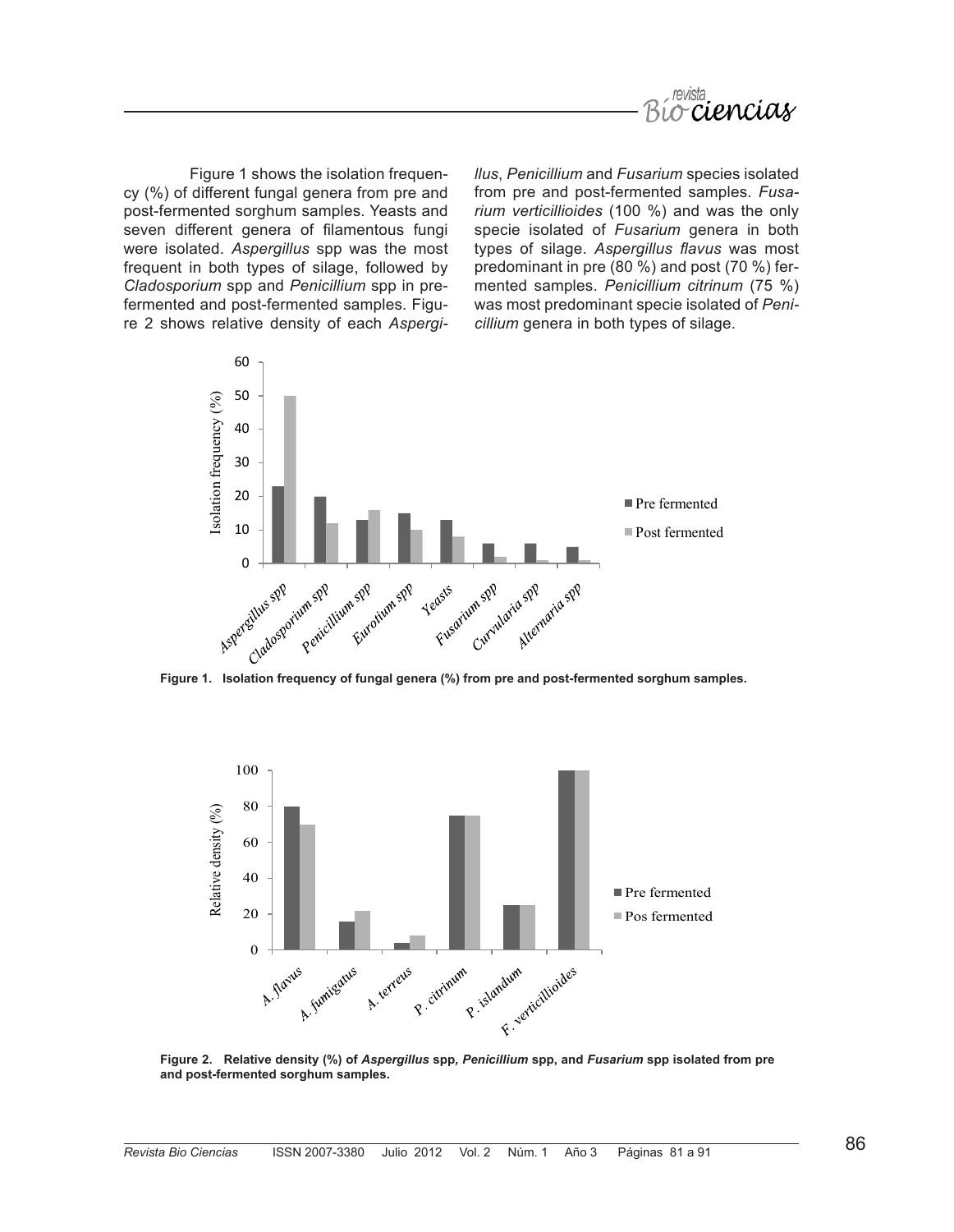

|                | <b>Levels</b><br>of silo | incidence of anatoxin B, in pre and post-fermented sorgnum samples.<br>$AFB_1$ (µg kg <sup>-1</sup> ) |                |         |  |
|----------------|--------------------------|-------------------------------------------------------------------------------------------------------|----------------|---------|--|
| <b>Samples</b> |                          | <b>Mean levels</b>                                                                                    | Range          | $(%)^*$ |  |
| Pre-fermented  | UL.                      | $2.30^{a}$                                                                                            | $1.04 - 3.44$  | 27      |  |
|                | IL.                      | 3.30 <sup>a</sup>                                                                                     | $1.03 - 5.10$  | 39      |  |
|                | LL                       | 2.33 <sup>a</sup>                                                                                     | $1.35 - 4.23$  | 31      |  |
|                | <b>CL</b>                | 3.20 <sup>a</sup>                                                                                     | $1.10 - 4.34$  | 29      |  |
| Post-fermented | UL.                      | 15.7 <sup>b</sup>                                                                                     | $2.01 - 25.18$ | 37      |  |
|                | IL.                      | $17.6^{b}$                                                                                            | $2.05 - 30.05$ | 32      |  |
|                | LL                       | $15.6^{b}$                                                                                            | $2.35 - 29.78$ | 30      |  |
|                | CL                       | $15.4^{b}$                                                                                            | $2.54 - 24.25$ | 29      |  |

**Table 3. Incidence of aflatoxin B<sup>1</sup> in pre and post-fermented sorghum samples.**

\*Frequency of contamination (%). Values with letters in common are not statistically significant, according to test of LSD (p ≤ 0.05). UL: upper layer, CL: central layer, IL: lower layer, LL: lateral layer.

#### **Determination of aflatoxin B<sup>1</sup>**

Table 3 shows the  $AFB<sub>1</sub>$  levels found in pre and post-fermented sorghum samples. Analyzing AFB<sub>1</sub> data, lower layer (IL) samples from pre (39 %) and post (32 %) fermented sorghum samples were most contaminated with values ranging from 1.03 to 5.10  $\mu$ g kg<sup>-1</sup>, and 2.05 to 30.05  $\mu$ g kg<sup>-1</sup>, respectively. There were significant differences between  ${\sf AFB}_1$  levels found in samples from pre and post-fermented (p<0.001).

The present study shows that fungi and mycotoxin such as AFB, are present in pre and post-fermented sorghum used as feed intended for beef cattle in Brazil.

Chemical and physical properties of sorghum silage showed that there was not difference in dry matter comparing pre and post-fermented sorghum. Values of dry matter in this work agree with Neumann et al. (2004) who analyzed sorghum silage for beef cattle in the region of Rio Grande do Sul (Brazil), while differing from other researchers who obtained lower values (Evangelista *et al*., 2005; Rodriguez *et al.*, 1999). The dry matter content is one of the main factors for well preserved silage because it is responsible to affect the type of fermentation and storage. The ideal values of this parameter are between 26 and 38 % with pH around 4.0 (Silva, 2001). The pH difference between pre and post-fermented samples is due to the acidification of carbohydrates present in the raw material by microorganism of this ecosystem. In this work, the pH values in post-fermented sorghum were from 4.0 to 4.5 after 90 days of fermentation. Other researchers working with the same type of substrate found a pH 3.41 and 3.65 when analyzing silage with 56 days post-fermentation (Evangelista *et al*., 2005; Rodriguez *et al*., 1999). Generally, fungal growth and mycotoxin production oc-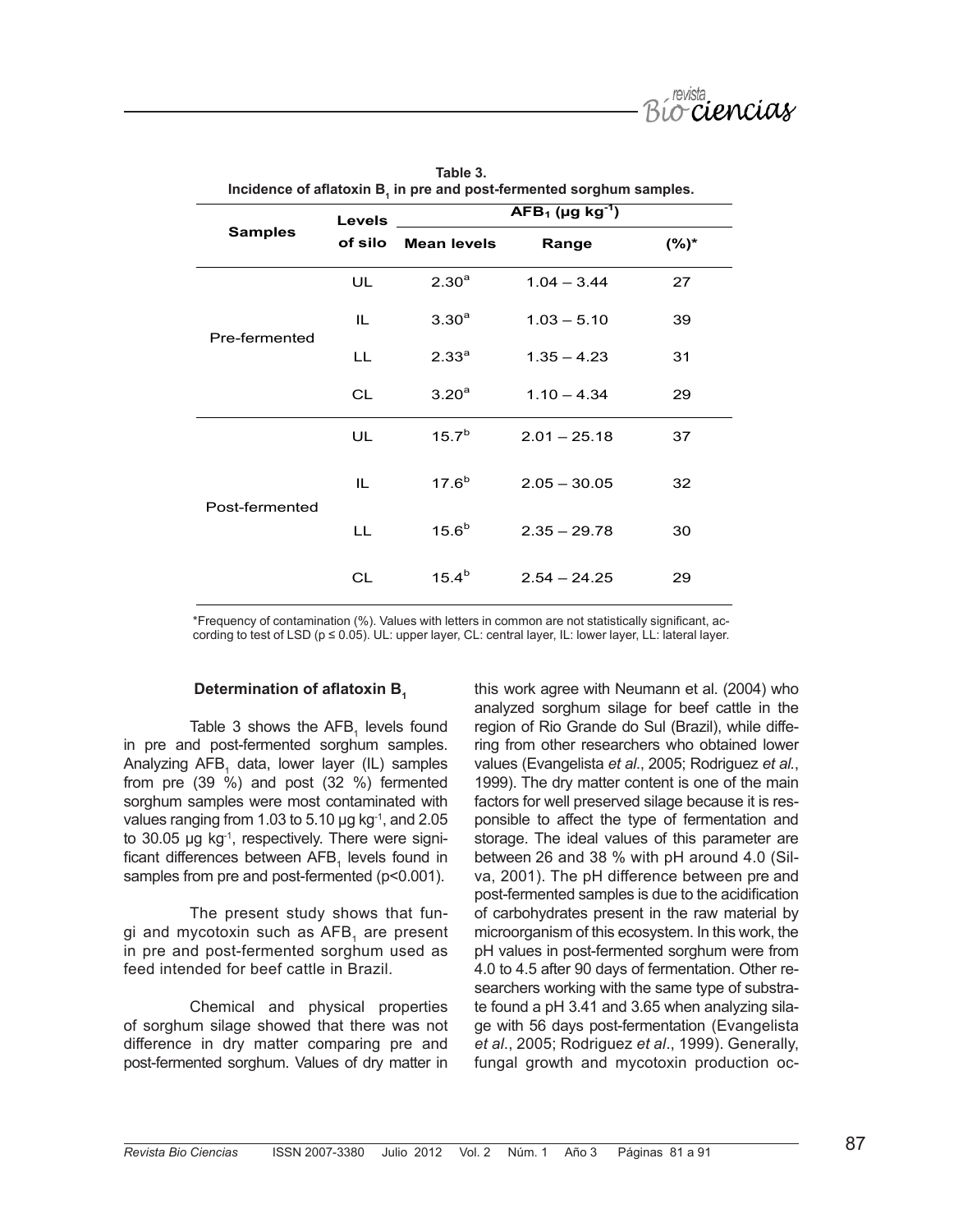

curs when the herbage is inadequately sealed from air, usually when it is not well packed; the oxygen tension is high and pH values range from 6.0 to 7.0 (Gotlieb, 1997).

In this study, a high mycological contamination was found. All post-fermented layers had counts over the proposed limits  $(1 \times 10^4 \text{ CFU g}^{-1})$  (GMP, 2008). These results suggest a high fungal activity that could affect the palatability of feed and reduce the animal nutrients absorption, determining a low quality substrate (Ogundero, 1989; Martins and Martins, 2001). *Aspergillus* was the prevalent genera in pre and post-fermented sorghum. This result is consistent with other studies in São Paulo State (Silva *et al*., 2000; Lasca *et al.*, 1986) and other researchers who have studied the fungal contamination in sorghum from Botswana and Argentina (Nkwe *et al.*, 2005; González *et al*., 1997). *Aspergillus flavus* showed the highest relative density among *Aspergillus* species, followed by *A. fumigatus*. These results agree with Gonzalez Pereyra *et al.* (2007) and El-Shanawany *et al.* (2005) who studied corn silage in Argentina and Egypt, respectively. Although a low density of *A. fumigatus* strains was found, their presence means a dual hazard from the ingestion of pathogenic spores and from potential mycotoxin production such as gliotoxin, fumigaclavine A, fumigaclavine C and several fumitremorgens. Within *Penicillium* and *Fusarium* genera, the most frequent isolated species in this study were *P. citrinum* and *F. verticillioides.* Nkwe *et al.* (2005) isolated a low incidence of *Penicillium*  spp and *P. citrinum* was the predominant. Silva *et al*. (2000), unlike our results, in addition to *F. verticillioides* (25 %) isolated *F. subglutinans* (7.1 %), *F. semitectum* (5.7 %) and *F. proliferatum* (2.1 %), while other researchers obtained similar results to ours (Nkwe *et al*., 2005; González *et al*., 1997).

Animal feed is frequently contaminated simultaneously by several fungi, which are able to produce different kinds of toxins each. In animal production, this situation brings not only bad health to animals but also low production. Pre and post-fermented samples shown

AFB, levels, which increased significantly in the post-fermented sorghum silage samples. AFB, levels present in most of post-fermented samples were higher than 20 ng  $q^{-1}$ , more than the recommended limit (GMP, 2008). Silva *et al*. (2000) found that 12.8 % of the sorghum grain samples from São Paulo (Brazil) were contaminated with AFB<sub>1</sub> at levels ranging from 7 to 33 µg kg-1. Similar results were obtained in Ethiopia by Ayalew *et al.* (2006), where they studied 86 samples of sorghum grain and 6.1 % were positive for this toxin at average concentration of 5.9 µg kg-1. Others researchers did not detect  $AFB<sub>1</sub>$  levels, despite of the isolation of *A. flavus* studied in 46 sorghum malt samples (Nkwe *et al*., 2005). In this study, *A. flavus* frequency and AFs contamination showed a negative correlation. Regarding to low dietary level of mycotoxins, Hamilton (1984) also reported the fact that any level of mycotoxins carries risk of economic losses and that is impossible to define a safe level under field conditions. Oude Elferink *et al*. (2000) reported that conditions under mycotoxin production in silage remain uncertain. The biological effects of mycotoxins depend on the ingested amount, number of occurring mycotoxins, and time of exposure and animal sensitivity. Moreover, the mycotoxin effects are not only amplified by stress production but also high in intensively reared cattle destined to meat or milk production (Binder, 2007; Yiannikouris and Jouany, 2002).

Worldwide, reports on mycobiota and mycotoxin contamination of sorghum silage are scarce. Also, this is the first work that evaluates fungi and mycotoxins in pre and post-fermented sorghum silage used for beef cattle consumption. The presence of mycotoxins in these substrates indicates the existence of contamination. These results reveal the need for periodic monitoring of sorghum silage to avoid animal production impairment and hazards to animal and human health.

#### **Acknowledgements**

This work was carried out thanks to grants from CNPq-PICT, CAPES, FAPUR/UFRRJ, SECYT-UNRC.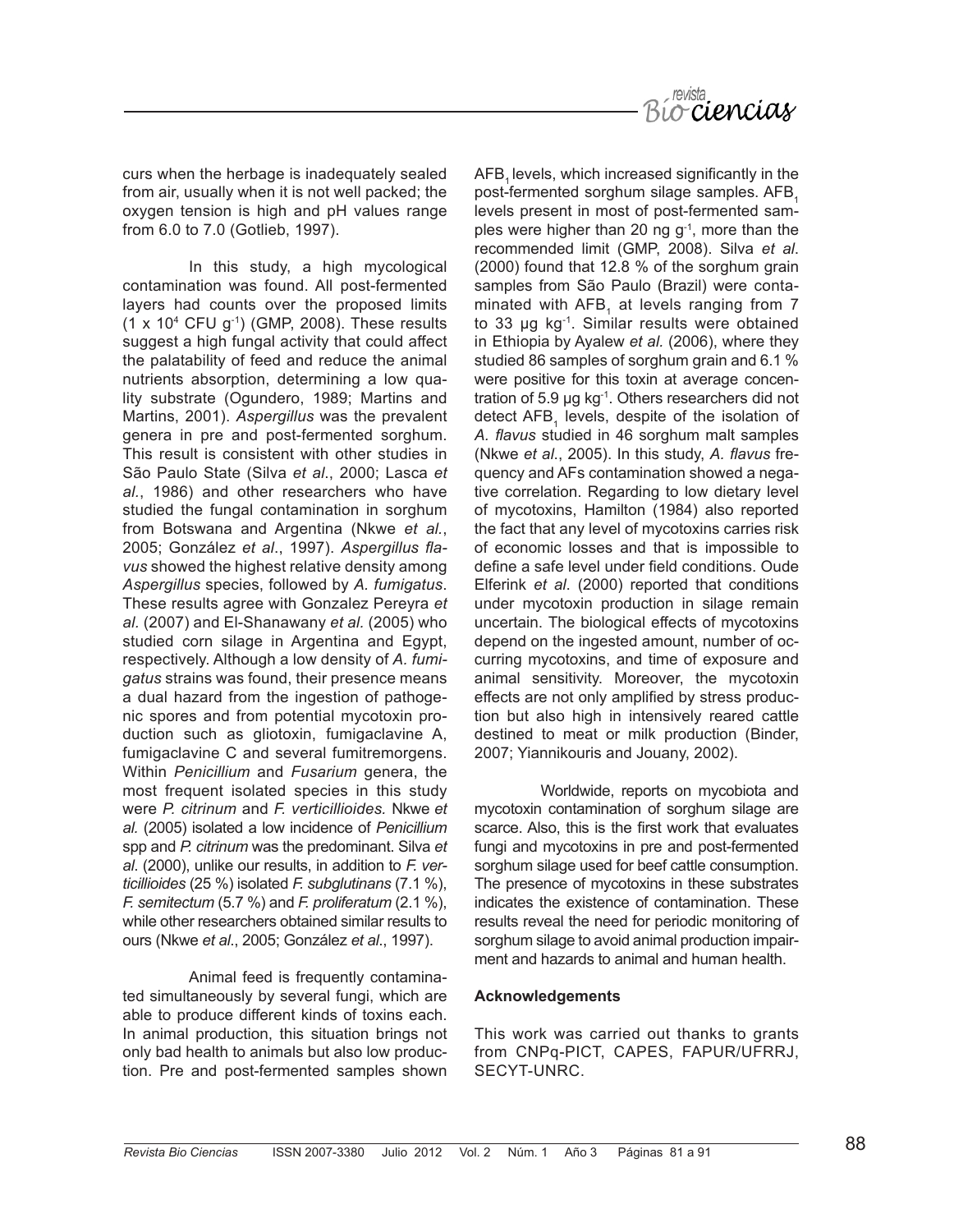

#### **Literature cited**

- Abarca ML, Bragulat MR, Castellá G and Cabañes FJ. Ochratoxin A production by strains of *Aspergillus niger* var. niger. Applied Environmental Microbiology 1994; 60: 2650-2652.
- Awika JM, Rooney LW. Sorghum phytochemicals and their potential impact on human health. Phytochemistry 2004; 9: 1199–1221.
- Ayalew A, Fechrmann H, Lepschy J, Beck R, Abate D. Natural occurrence of mycotoxins in staple cereals from Ethiopia. Mycopathologia 2006; 162: 57-63.
- Binder EM. Managing the risk of mycotoxins in modern feed production. Animal Feed Science Technology 2007; 133: 149-166.
- Dos Santos VM, Dorner JW, Carreira F. Isolation and toxigenicity of *Aspergillus fumigatus* from moldy silage. Mycopathologia 2003; 156: 133 - 138.
- El-Shanawany AA, Eman Mostafa M, Barakat A. Fungal populations and mycotoxins on silage in Assiut and Sohag governorates in Egypt, with a special reference to characteristic *Aspergilli* toxin. Mycopathologia 2005; 159: 281-289.
- EMBRAPA, Empresa brasileira de pesquisa agropecuária. Cultivo do Sorgo. {serie en internet} 2009. Disponível em: < http://www.cnpms.embrapa.br/publicacoes/sorgo/index.htm >.
- Evangelista AR, Abreu JG, Amaral PNC, Pereira RC, Salvador FM, Lopes J, *et al.* Composição bromatológica de silagens de sorgo (*Sorghum bicolor* (L.) Moench) aditivadas com forragem de leucena (*Leucaena leucocephala*). Ciência e agrotecnologia 2005; 2: 429-435.
- Pitt JI, Hocking AD. Fungi and Food Spoilage. 2nd. Cambridge: Chapman & Hall. 1997.
- Nelson PE, Toussoun TA, Marasas WFO. *Fusarium* species: an illustrated manual for identification. USA: The Pennsylvania State University Press. 1983.
- Good Manufacturing Practice, "GMP Certification Scheme Animal Feed Sector 2006, Appendix 1. Product standards; regulations on product standards in the animal feed sector," Good Manufacturing Practice 2008; 14: 1–39.
- González Pereyra ML, Alonso VA, Sager R, Morlaco MB, Magnoli CE, Astoreca AL, *et al.* Fungi and selected mycotoxins from pre- and post- fermented corn silage. Journal Applied Microbiology 2007; 1034-1041.
- González HHL, Martínez EJ, Resnik SL. Fungi associated with sorghum grain from Argentina. Mycopathologia 1997; 139: 35-41.
- Gotlieb A. Causes of mycotoxins in silages. In Proceedings of the National Silage Production Conference ed. Hershey, PA. NRAES-99. Ithaca, NY: Northeast Regional Agricultural Extension Services 1997; 213–221.

Hamilton PB. Determining safe levels of mycotoxins. Journal Food Protection 1984; 47: 570-575.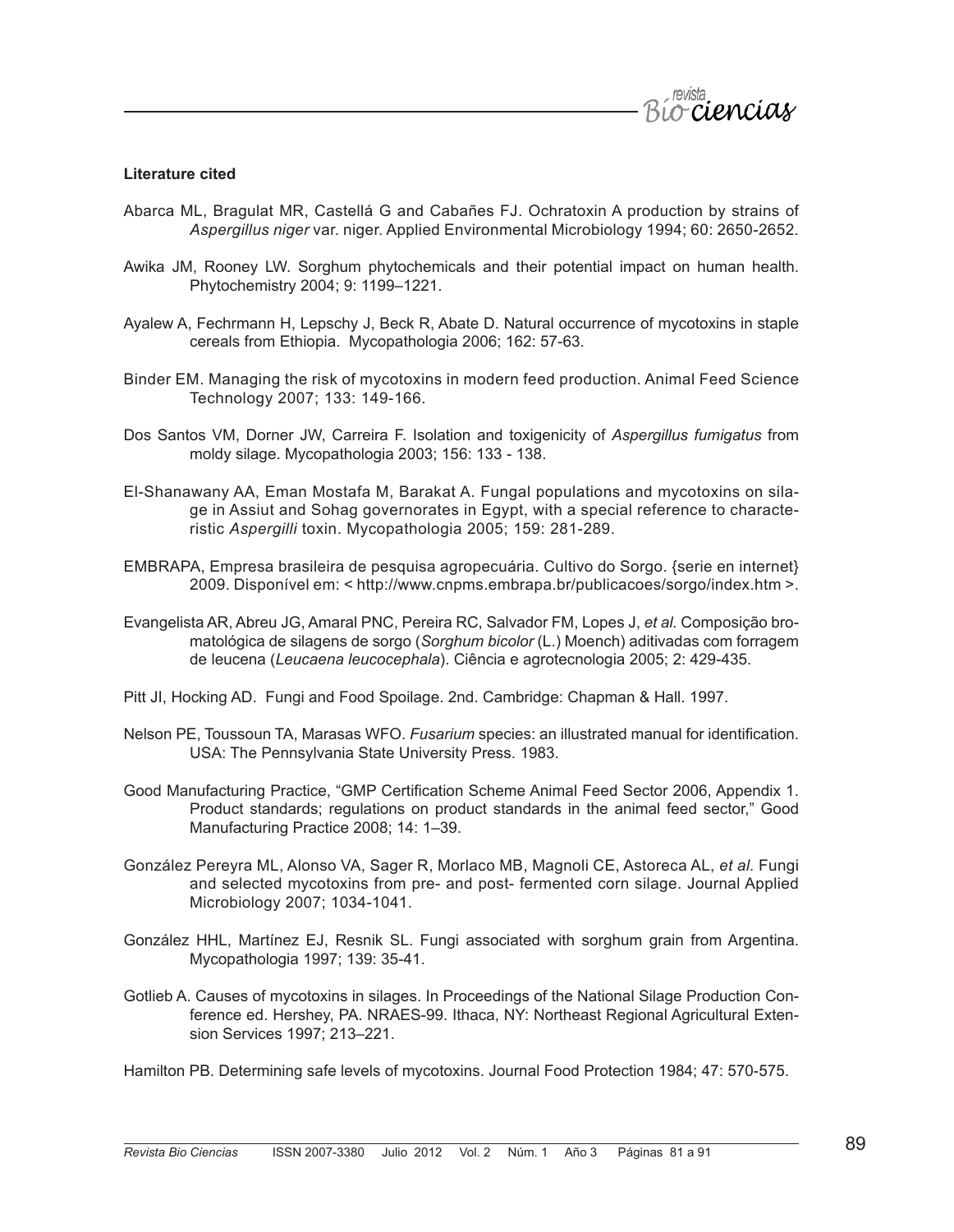

- Hollinger K and Ekperingin HE. Mycotoxicosis in food producing animals. Veterinary Clinics of North America: Food Animal Practice 1999; 15: 133–165.
- Klich MA. Identification of Common *Aspergillus* Species. Utrecht: Centraalbureau voor Schimmelcultures 2002.
- Samson RA, Van Reenen-Hoekstra ES, Frisvad JC, Filtenborg O. Introduction to Food and Airborne Fungi. 6ed. Utrecht. The Netherlands: Centraalbureau Voor Schimmelcultures. Institute of the Royal Netherlands Academy of Arts and Sciences, 2000.
- Khanafari A, Soudi H, Miraboulfathi M. Biocontrol of *Aspergillus flavus* and aflatoxin B1 production in corn. Iranian Journal of Environmental Health Science & Engineering 2007; 4: 163-168.
- Lasca CC, Vechiato MH, Valarini PJ. Detecção e identificação de fungos em sementes de sorgo (*Sorghum sp.*) produzidas no Estado de São Paulo. Arquivos do Instituto Biologico 1986; 53: 47-54.
- Martins ML and Martins HM. Fungal flora and mycotoxins detection in commercial pet food. Revista Portuguesa de Ciências Veterinárias 2001; 98: 179-183.
- Melo R. Silagem de milho, sorgo e gramíneas tropicais. Revista Eletrônica Nutritime 2004; 1: 48-58.
- Murthy GS, Townsend DE, Meerdink GL, Bargren GL, Tumbleson ME, Singh V. Effect of aflatoxin B1 on dry-grind ethanol process. Cereal Chemical 2005; 82: 302-304.
- Neumann M, Restle J, Brondani IL. Avaliação de silagens de sorgo (*Sorghum bicolor. L.*) ou milho (*Zea mays. L.*) na produção do novilho superprecoce. Revista Brasileira de Milho e Sorgo 2004; 3: 438-452.
- Nkwe DO, Taylor JE, Siame BA. Fungi, aflatoxins, fumonisin B, and zearalenone contaminating sorghum-based traditional malt, wort and beer in Botswana. Mycopathologia 2005; 160: 177-186.
- Ogundero VW. Toxigenic fungi and deterioration of Nigerian poultry feeds. Mycopathologia 1987; 100: 75–83.
- Ohyama Y, Masaki S, Hara S. Factors influencing aerobic deterioration of silages and changes in chemical composition after opening silos. Journal Science of Food and Agricultural 1975; 8: 1137-1147.
- Oude Elferink S, Driehuis F, Gottschal JC. Silage fermentation processes and their manipulation. In: FAO Electronic Conference on Tropical Silage, Rome. Silage Making in the Tropics with Emphasis on Smallholders. Proceedings. Rome: FAO 2000; 17–30.
- Rodriguez NM, Gonçalves LC, Nogueira F, Borges A, Zago CP. Silagem de sorgo de porte baixo com diferentes teores de tanino e de umidade no colmo. I- pH e teores de matéria seca e de ácidos graxos durante a fermentação. Arquivos Brasileiros de Medicina Veterinária e Zootecnia 1999; 51 (5): 485-490.